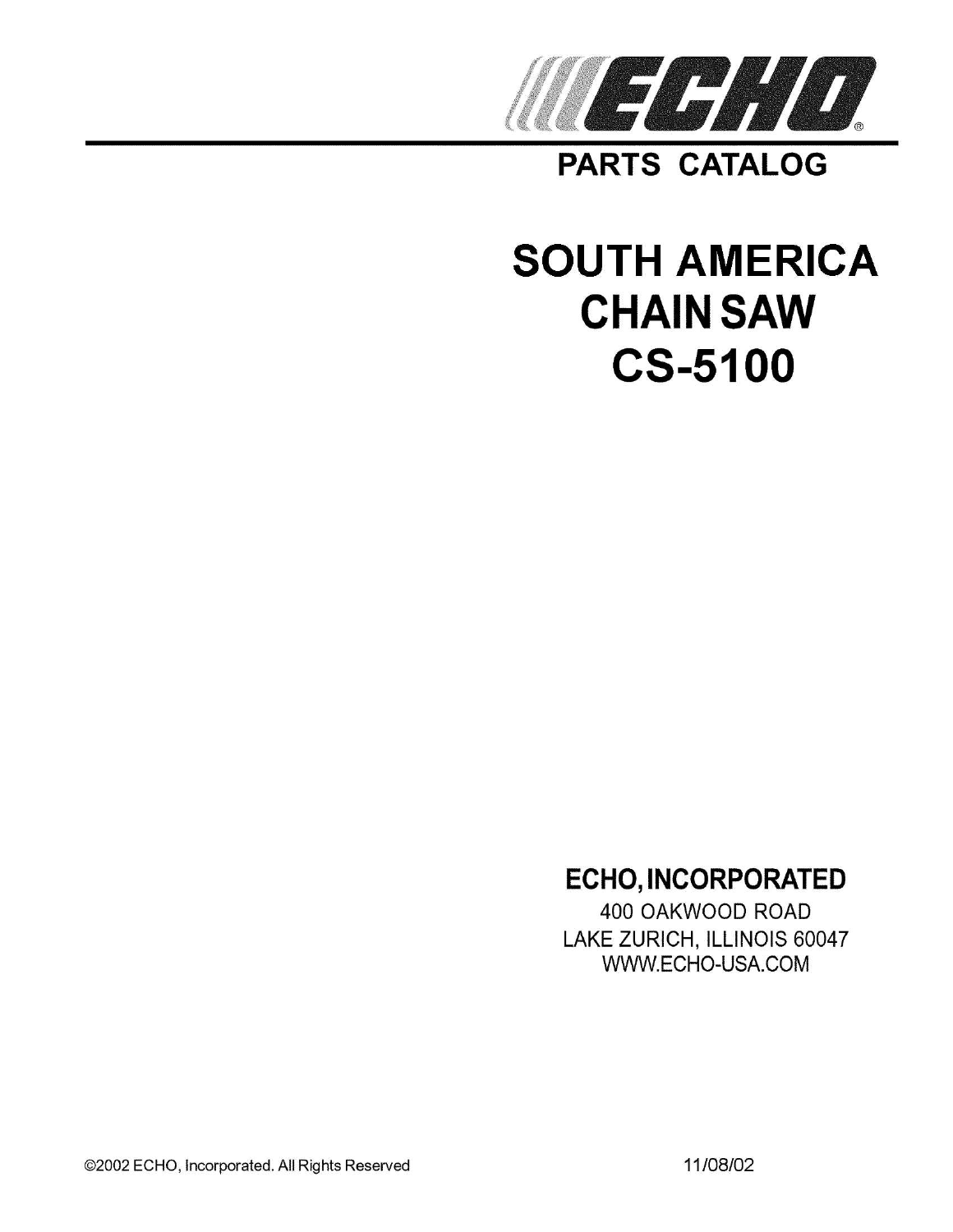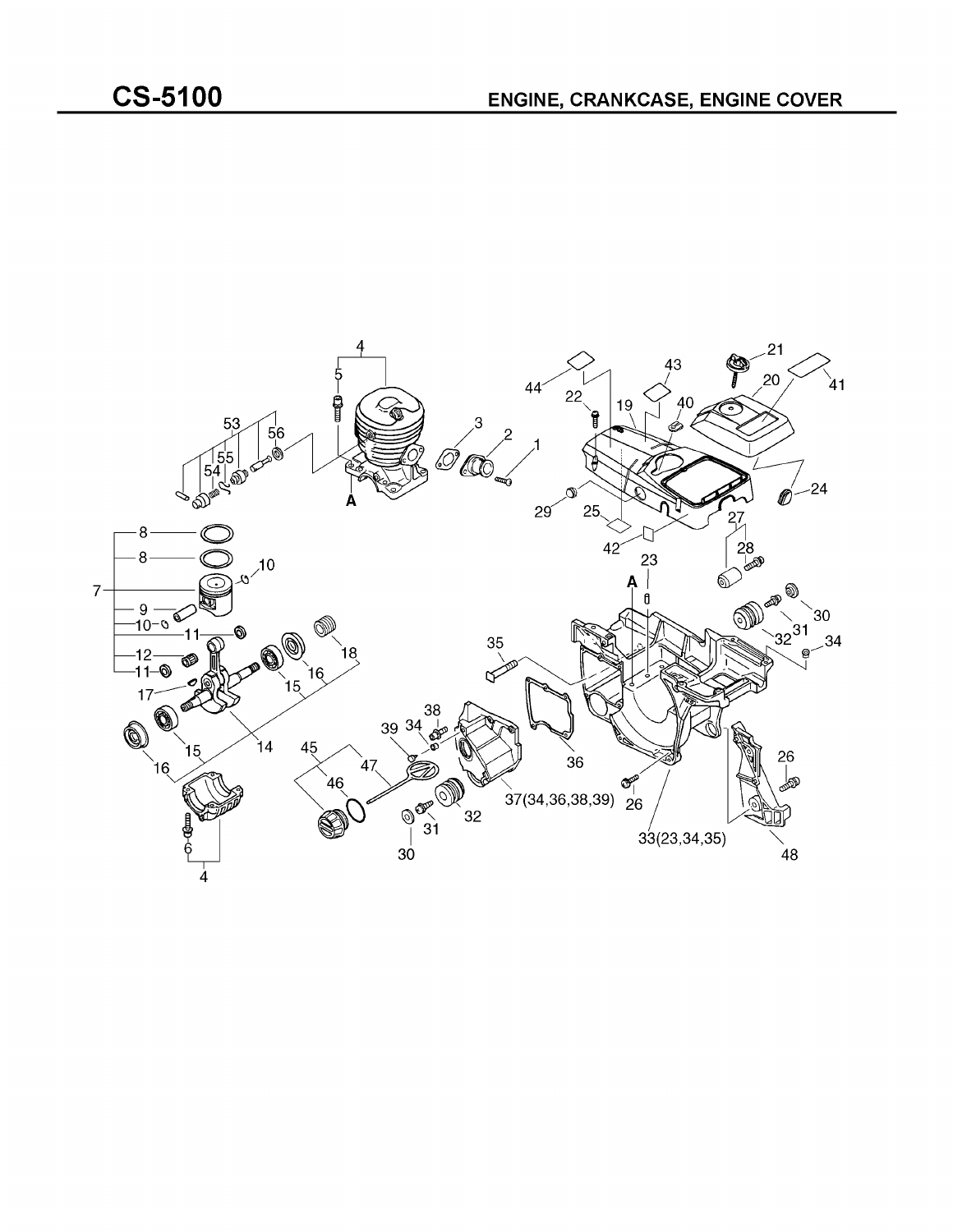# **ENGINE, CRANKCASE, ENGINE COVER CS-5100**

| <b>KEY</b>              |           | <b>PART NUMBER</b> | <b>QTY</b>              | <b>DESCRIPTION</b>         |
|-------------------------|-----------|--------------------|-------------------------|----------------------------|
|                         |           |                    |                         |                            |
| 1                       |           | 90023805012        | $\overline{2}$          | <b>SCREW 5*12</b>          |
| $\overline{2}$          |           | 13051039932        | $\overline{1}$          | <b>ADAPTER, INTAKE</b>     |
| 3                       |           | 13001639930        | 1                       | <b>GASKET, INTAKE</b>      |
| $\overline{\mathbf{4}}$ |           | P021001051         | $\overline{1}$          | <b>CRANKCASE SET</b>       |
| 5                       | $\ddot{}$ | 90016205022        | 4                       | BOLT, H.S. 5*22            |
| $6\phantom{1}$          | $\ddot{}$ | 90010605020        | $\overline{\mathbf{4}}$ | <b>BOLT, H.S. 5*20</b>     |
| $\overline{7}$          |           | P021001061         | 1                       | <b>PISTON KIT</b>          |
| 8                       | $+$       | 10001139730        | $\overline{2}$          | <b>RING, PISTON</b>        |
| 9                       | $\pm$     | V609000000         | 1                       | PIN, ENG 11                |
| 10                      | $+$       | 10001532330        | $\overline{2}$          | <b>CIRCLIP, PISTON PIN</b> |
| 11                      | $\ddot{}$ | V308000010         | $\overline{2}$          | <b>WASHER, CIRCULAR 11</b> |
| 12                      | $\ddot{}$ | V556000000         | $\overline{1}$          | <b>BEARING, NEEDLE 11</b>  |
| 14                      |           | P021001070         | 1                       | CRANKSHAFT, ASSY           |
| 15                      | $\ddot{}$ | 90081036202        | $\overline{2}$          | BEARING, BALL 6202         |
| 16                      | $\ddot{}$ | V508000000         | $\overline{2}$          | SEAL, OIL 15               |
| 17                      |           | 10014230830        | $\mathbf 1$             | KEY, WOODRUFF              |
| 18                      | $\ddot{}$ | V652000000         | 1                       | <b>GEAR, WORM</b>          |
| 19                      |           | A160000100         | $\overline{1}$          | <b>COVER, CYLINDER</b>     |
| 20                      |           | A232000020         | 1                       | LID, CLEANER               |
| 21                      |           | A235000020         | $\overline{1}$          | <b>KNOB, CLEANER LID</b>   |
| 22                      |           | 16389038330        | 3                       | BOLT, 5                    |
| 23                      | $+$       | 10021503930        | $\overline{2}$          | PIN, DOWEL                 |
| 24                      |           | 13033832430        | 1                       | PLUG, COVER                |
| 25                      |           | 10152035430        | $\overline{1}$          | <b>COVER</b>               |
| 26                      |           | 90023805016        | 3                       | <b>SCREW 5*16</b>          |
| 27                      |           | 43300019831        | $\overline{1}$          | <b>CATCHER KIT, CHAIN</b>  |
| 28                      | $\ddot{}$ | 90022005018        | 1                       | <b>SCREW 5*18</b>          |
| 29                      |           | 10157838431        | $\mathbf 1$             | <b>PLUG</b>                |
| 30                      |           | 10091838330        | $\overline{2}$          | <b>CAP, CUSHION</b>        |
| 31                      |           | 10091533930        | $\overline{2}$          | <b>SCREW</b>               |
| 32                      |           | 10092138330        | $\overline{2}$          | <b>CUSHION</b>             |
| 33                      |           | 10400538333        | 1                       | <b>COVER, ENGINE</b>       |
| 34                      | +         | 43601838330        | $\overline{2}$          | PIN, DOWEL                 |
| 34                      | $\ddot{}$ | 43601838330        | $\mathbf{1}$            | PIN, DOWEL                 |
| 35                      | $\pm$     | 43301119830        | 2                       | <b>STUD, GUIDE BAR</b>     |
| 36                      | $\ddot{}$ | 43601938330        | 1                       | <b>GASKET, OIL TANK</b>    |
| 37                      |           | 43600538332        | 1                       | TANK, OIL<br>(BS)          |
| 38                      | $\ddot{}$ | 90016204016        | 3                       | <b>BOLT, H.S. 4*16</b>     |
| 39                      | $\ddot{}$ | 43611413930        | 1                       | <b>VALVE, CHECK</b>        |
| 40                      |           | V135000010         | 1                       | <b>GROMMET, HT CORD</b>    |
| 41                      |           | X503000660         | 1                       | LABEL, MODEL               |
| 42                      |           | X505000000         | $\mathbf 1$             | LABEL, CAUTION             |
| 43                      |           | X505000180         | 1                       | LABEL, CAUTION             |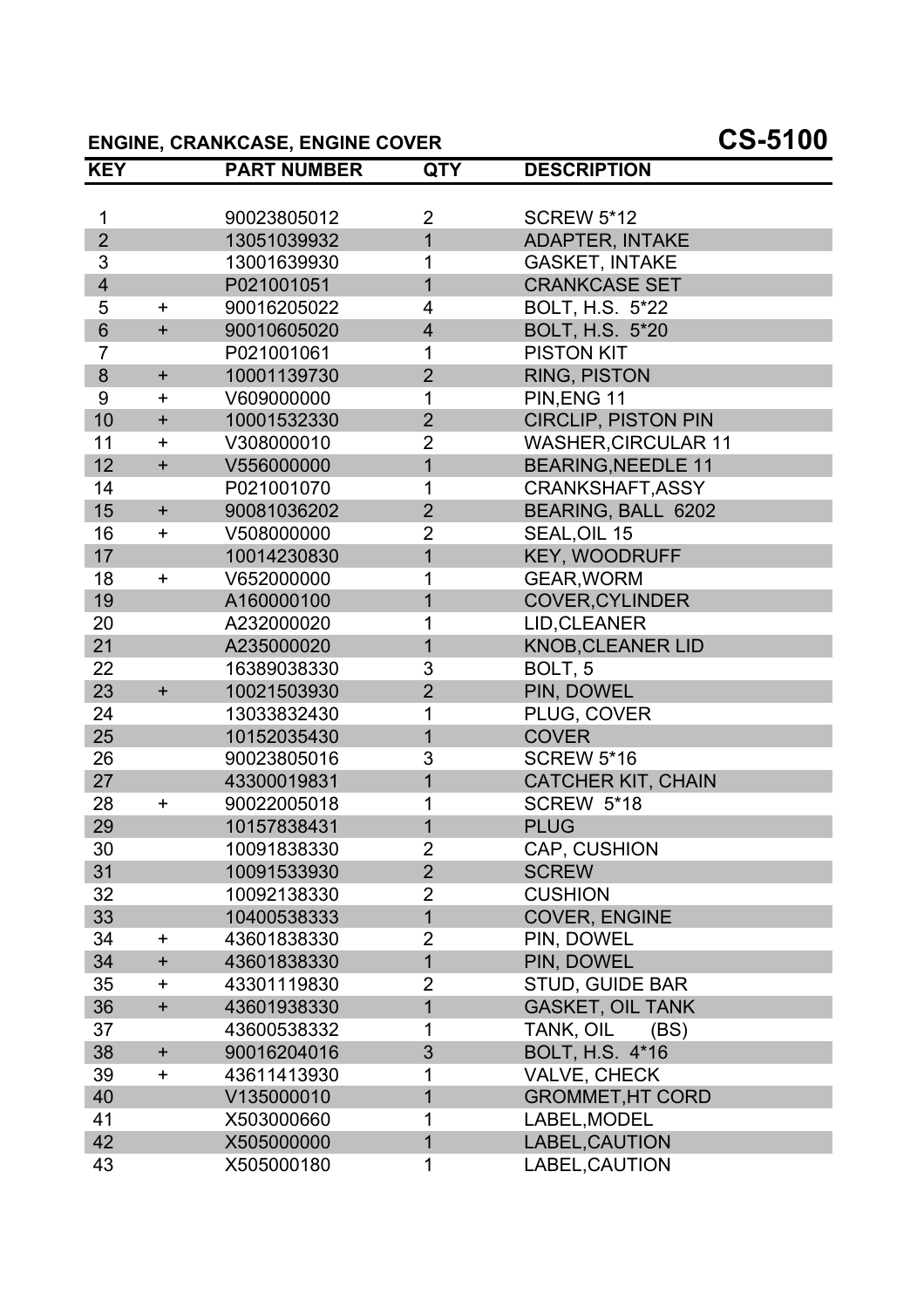# **ENGINE, CRANKCASE, ENGINE COVER CS-5100**

| <b>KEY</b> |        | <b>PART NUMBER</b> | QTY | <b>DESCRIPTION</b>    |
|------------|--------|--------------------|-----|-----------------------|
|            |        |                    |     |                       |
| 44         |        | 89034539230        |     | LABEL, CAUTION        |
| 45         |        | 43600165630        |     | <b>CAP ASSY, TANK</b> |
| 46         | $\div$ | 90072502025        |     | O-RING                |
| 47         |        | 13105119830        |     | <b>LINK</b>           |
| 48         |        | 43304538331        |     | <b>COVER</b>          |
| 53         |        | 10110021360        |     | RELEASE ASSY, COMP.   |
| 54         | $+$    | 10111337530        |     | <b>SPRING</b>         |
| 55         | $\pm$  | 10111937530        |     | <b>CLIP</b>           |
| 56         |        | 15902537530        |     | <b>GASKET</b>         |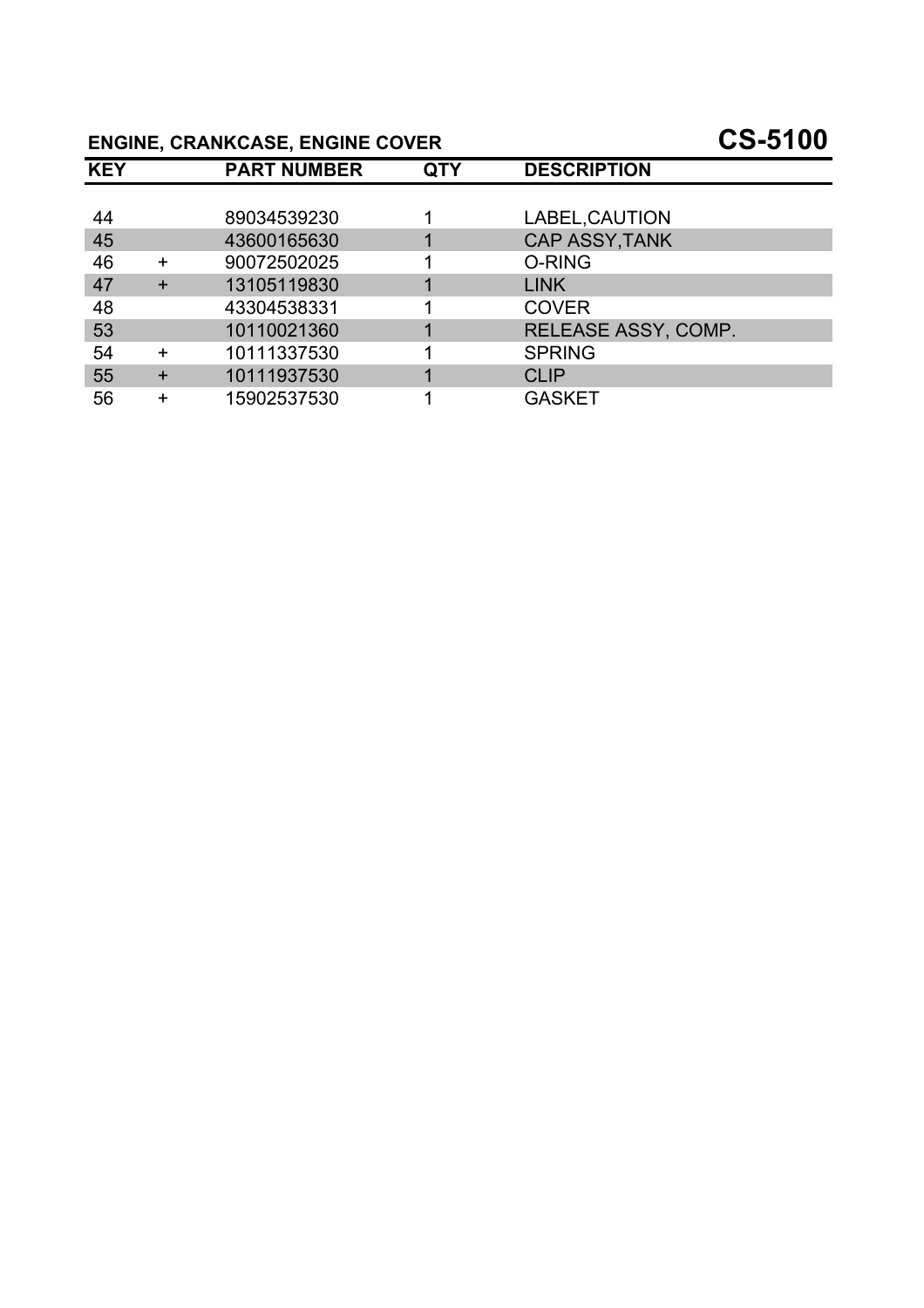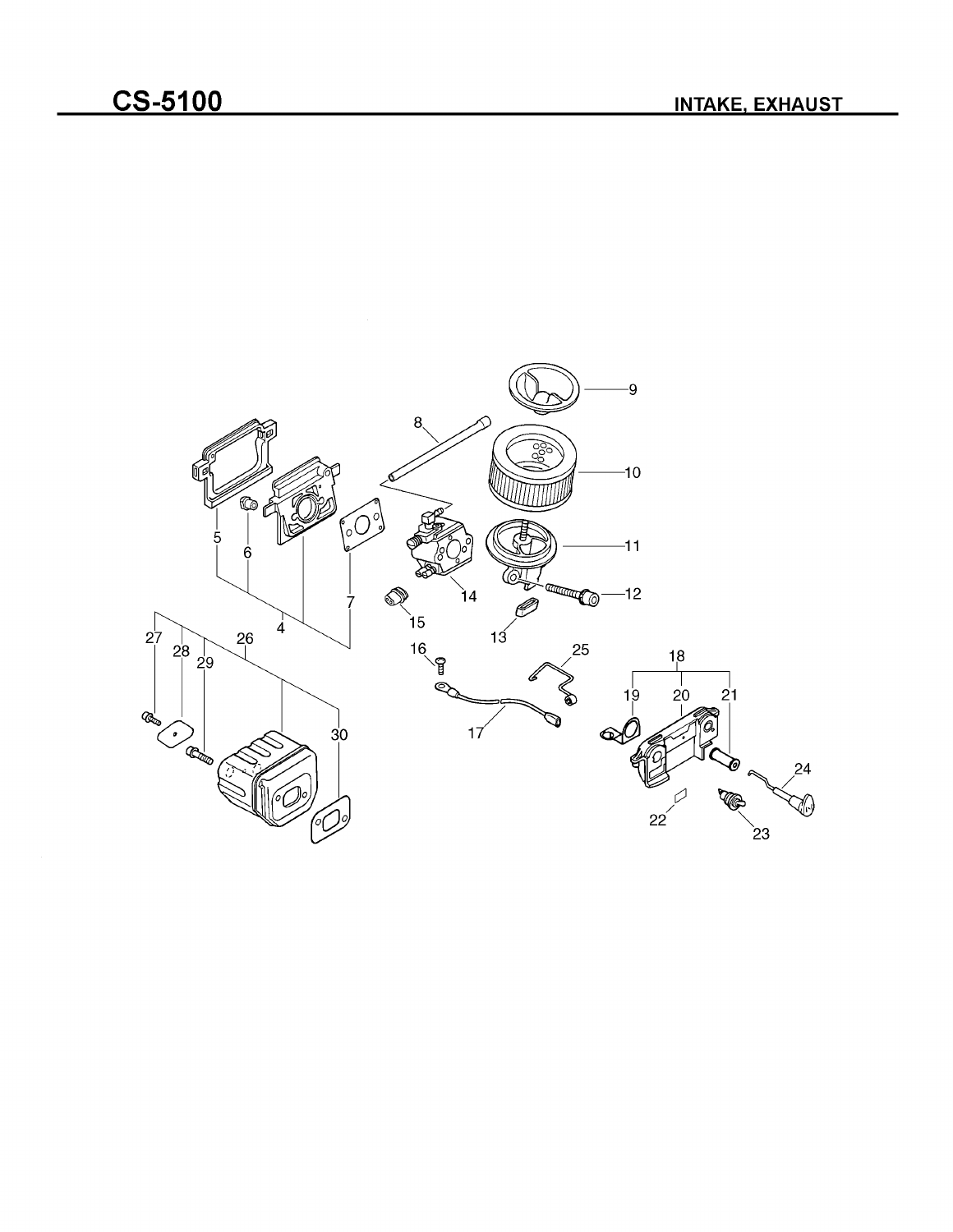#### **INTAKE, EXHAUST CS-5100**

| <b>KEY</b>     |           | <b>PART NUMBER</b> | <b>QTY</b>     | <b>DESCRIPTION</b>          |
|----------------|-----------|--------------------|----------------|-----------------------------|
|                |           |                    |                |                             |
| 4              |           | 13000038330        | 1              | <b>INSULATOR KIT</b>        |
| 5              | $+$       | 13036638330        | $\overline{1}$ | <b>CUSHION</b>              |
| 6              | $+$       | 13002033330        | $\overline{2}$ | <b>NUT</b>                  |
| $\overline{7}$ | $+$       | 13001038330        | $\overline{1}$ | <b>GASKET, INTAKE</b>       |
| 8              |           | 13011038330        | 1              | PIPE, IMPULSE               |
| 9              |           | 13040538331        | $\mathbf{1}$   | <b>BRACKET, AIR CLEANER</b> |
| 10             |           | 13031038331        | 1              | FILTER, AIR                 |
| 11             |           | A204000002         | $\overline{1}$ | ELBOW, CARBURETOR           |
| 12             |           | 90016205050        | $\overline{2}$ | BOLT, H.S. 5*50             |
| 13             |           | 13043038330        | $\overline{1}$ | <b>CUSHION</b>              |
| 14             |           | A021000100         | 1              | CARBURETOR, DIAPHRAGM       |
| 15             |           | 12901033330        | $\overline{1}$ | <b>GROMMET</b>              |
| 16             |           | 90022004006        | 1              | SCREW 4*6                   |
| 17             |           | 16201038331        | $\overline{1}$ | LEAD, GROUND                |
| 18             |           | 16380438932        | 1              | <b>BRACKET, SWITCH</b>      |
| 19             | $+$       | 16341338930        | $\overline{1}$ | PLATE, SWITCH               |
| 20             | $+$       | 16381038932        | 1              | <b>BRACKET, SWITCH</b>      |
| 21             | $\ddot{}$ | 17881014532        | $\overline{1}$ | <b>GROMMET</b>              |
| 22             |           | 89015739130        | 1              | LABEL, SWITCH               |
| 23             |           | 16340038330        | $\mathbf{1}$   | <b>SWITCH, IGNITION</b>     |
| 24             |           | A241000000         | 1              | KNOB, CHOKE                 |
| 25             |           | C454000041         | $\overline{1}$ | <b>ROD, THROTTLE</b>        |
| 26             |           | 14560038331        | 1              | <b>MUFFLER ASY</b>          |
| 27             | $+$       | 90010504006        | $\overline{1}$ | <b>BOLT, H.S. 4*6</b>       |
| 28             | $\ddot{}$ | 14571160631        | 1              | <b>STAY, MUFFLER</b>        |
| 29             | $\ddot{}$ | 90010505014        | $\overline{2}$ | BOLT, H.S. 5*14             |
| 30             | $\ddot{}$ | 14551035431        | 1              | <b>GASKET, MUFFLER</b>      |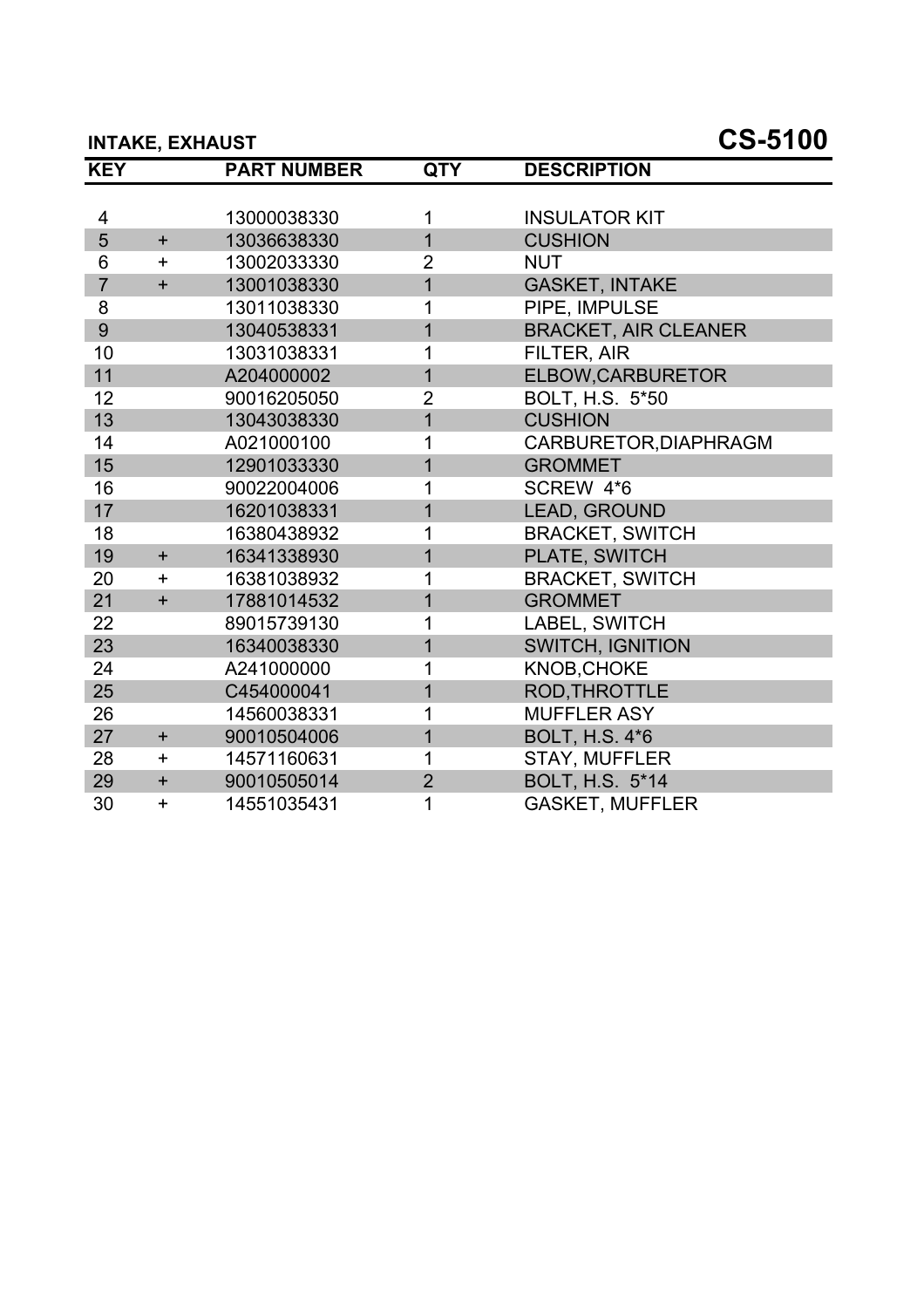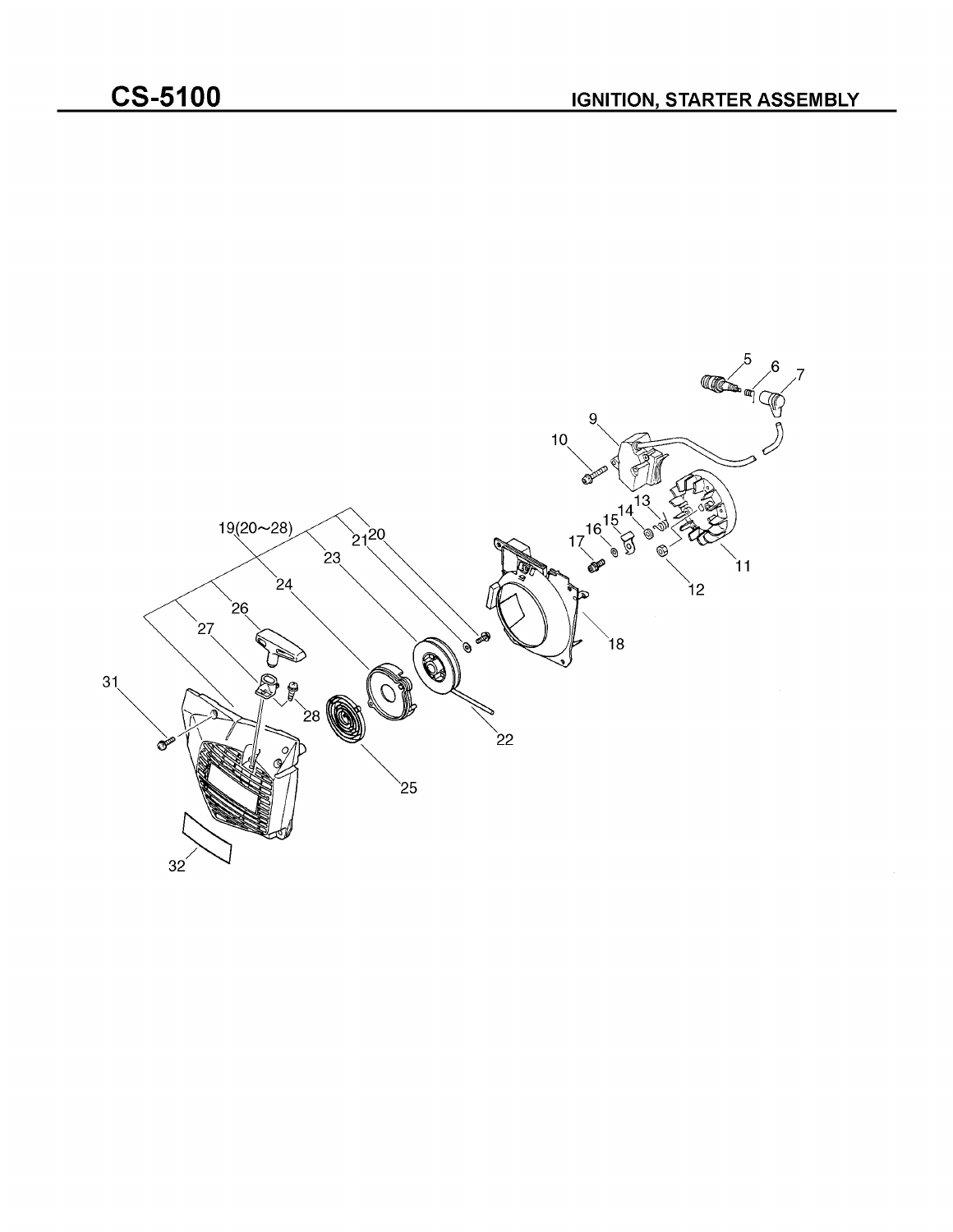# **IGNITION, STARTER ASSEMBLY CS-5100**

| <b>KEY</b>     |            | <b>PART NUMBER</b> | <b>QTY</b>     | <b>DESCRIPTION</b>     |
|----------------|------------|--------------------|----------------|------------------------|
|                |            |                    |                |                        |
| 5              |            | 15901731730        | 1              | PLUG, SPARK RCJ-6Y     |
| $6\phantom{1}$ |            | 15901103432        | $\overline{1}$ | COIL, SPARK PLUG CAP   |
| $\overline{7}$ |            | 15901201620        | 1              | CAP, SPARK PLUG        |
| 9              |            | A411000030         | $\overline{1}$ | <b>COIL, IGNITION</b>  |
| 10             |            | 90016204030        | $\overline{2}$ | BOLT, H.S. 4*30        |
| 11             |            | A409000030         | $\overline{1}$ | ROTOR, MAGNETO         |
| 12             |            | 90051500008        | 1              | NUT, FLANGE 8          |
| 13             |            | 17723435430        | $\overline{2}$ | <b>SPRING, RETURN</b>  |
| 14             |            | 17724704630        | $\overline{2}$ | <b>SPACER, RATCHET</b> |
| 15             |            | 17721819830        | $\overline{2}$ | PAWL, STARTER          |
| 16             |            | 90060300005        | $\overline{2}$ | <b>WASHER 5</b>        |
| 17             |            | 90016205014        | $\overline{2}$ | BOLT, H.S. 5*14        |
| 18             |            | A172000060         | 1              | COVER, FAN             |
| 19             |            | 17720038334        | $\overline{1}$ | <b>STARTER ASY</b>     |
| 20             | $+$        | 90023805012        | 1              | <b>SCREW 5*12</b>      |
| 21             | $+$        | 17721402830        | $\overline{1}$ | <b>WASHER</b>          |
| 22             | $\pm$      | 17722638330        | 1              | ROPE, STARTER          |
| 23             | $\ddot{}$  | 17721538330        | $\overline{1}$ | <b>DRUM, STARTER</b>   |
| 24             | $\ddot{}$  | 17722138330        | 1              | PLATE, STARTER         |
| 25             | $+$        | 17722035430        | $\overline{1}$ | SPRING, REWIND         |
| 26             | $\ddagger$ | 17722835430        | 1              | GRIP, STARTER (BL)     |
| 27             | $+$        | 17722737930        | $\overline{1}$ | <b>GUIDE, ROPE</b>     |
| 28             | $\ddot{}$  | 90029603014        | 1              | <b>SCREW 3*14</b>      |
| 31             |            | 90023805018        | $\overline{4}$ | <b>SCREW 5*18</b>      |
| 32             |            | X502000010         | 1              | LABEL, ECHO            |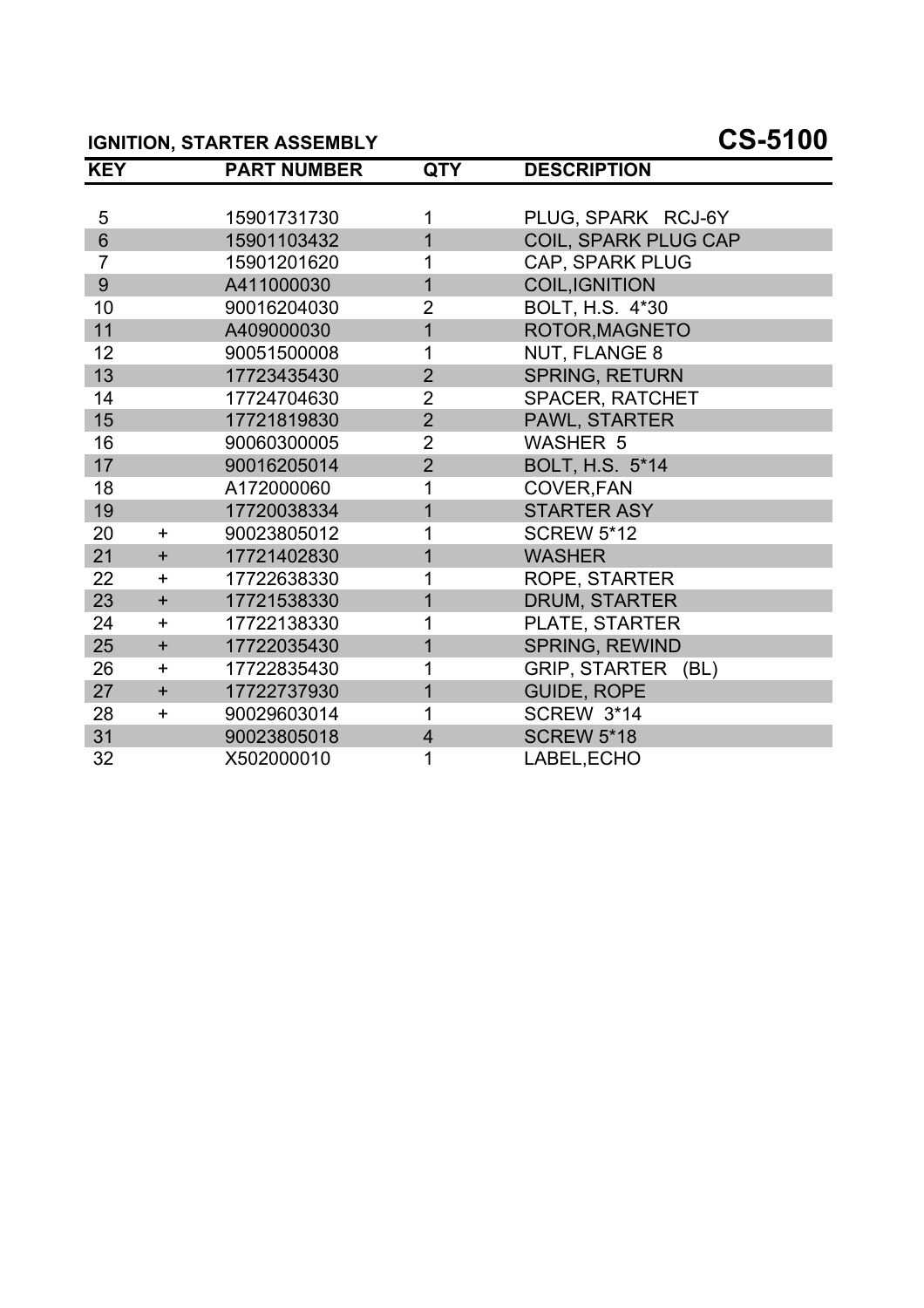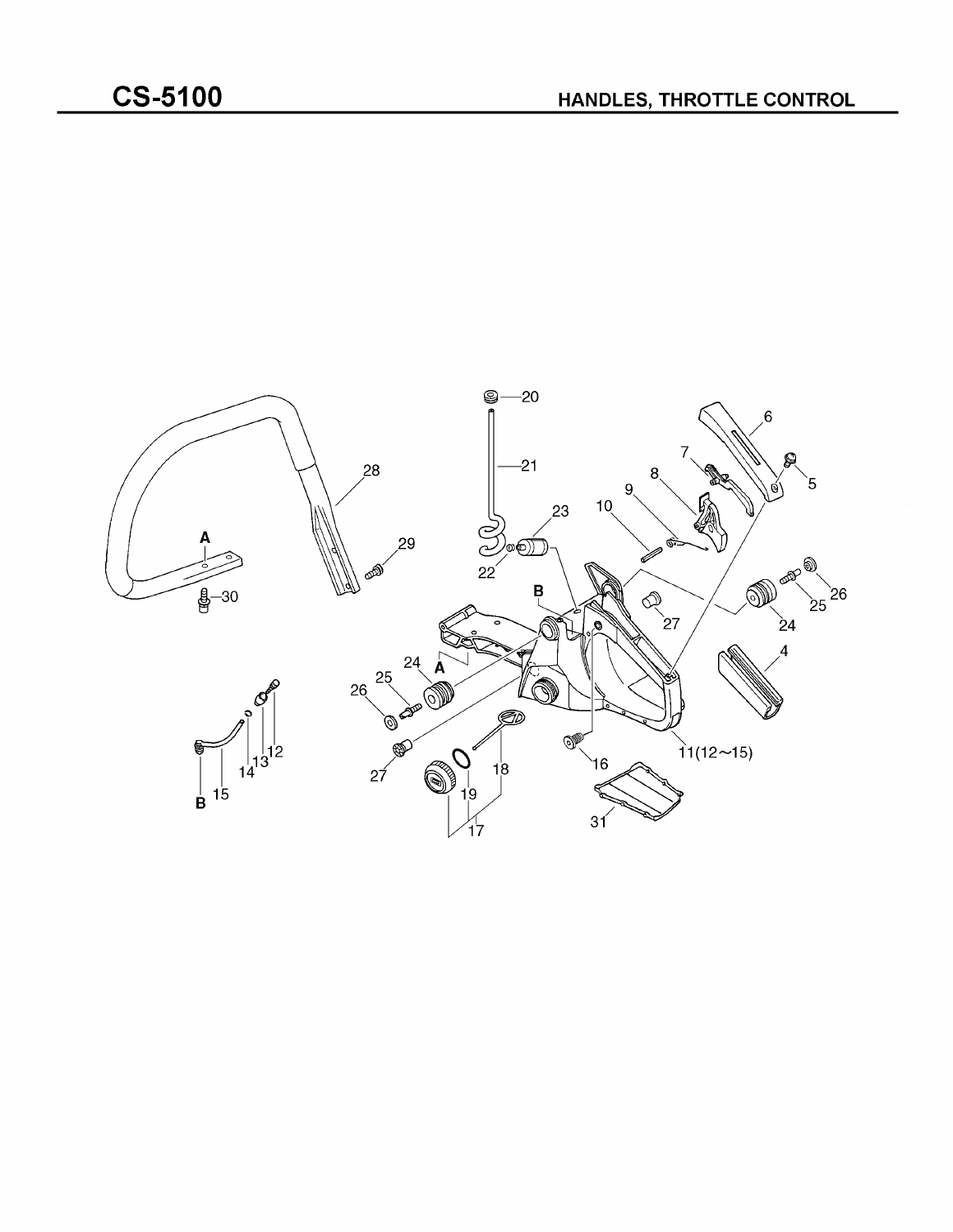# **HANDLES, THROTTLE CONTROL CS-5100**

| <b>KEY</b>     |           | <b>PART NUMBER</b> | <b>QTY</b>     | <b>DESCRIPTION</b>        |
|----------------|-----------|--------------------|----------------|---------------------------|
|                |           |                    |                |                           |
| 4              |           | 35111119830        | 1              | <b>GRIP, HANDLE</b>       |
| 5              |           | 90025304014        | $\overline{1}$ | <b>SCREW 4*14</b>         |
| 6              |           | 35115535430        | 1              | COVER, HANDLE (BL)        |
| $\overline{7}$ |           | 17809037930        | $\overline{1}$ | LOCKOUT, T. CONTROL       |
| 8              |           | C450000000         | 1              | TRIGGER, THROTTLE         |
| 9              |           | 17804335430        | $\overline{1}$ | <b>SPRING, THR.RETURN</b> |
| 10             |           | 90034540030        | 1              | PIN, SPRING 4*30SUS       |
| 11             |           | 35110138332        | $\overline{1}$ | <b>HANDLE ASY, REAR</b>   |
| 12             | $+$       | 13130056430        | 1              | VALVE, CHECK              |
| 13             | $+$       | 13132840630        | $\overline{1}$ | COVER, VENT               |
| 14             | $\ddag$   | 13201326630        | 1              | <b>CLIP</b>               |
| 15             | $\ddot{}$ | 13201239330        | $\overline{1}$ | PIPE, W/GROMMET           |
| 16             |           | V162000040         | 1              | <b>PLUG</b>               |
| 17             |           | 13100437931        | $\overline{1}$ | CAP ASSY, FUEL TANK       |
| 18             | $\ddot{}$ | 13105119830        | 1              | <b>LINK</b>               |
| 19             | $+$       | 90072000022        | $\overline{1}$ | O-RING 22                 |
| 20             |           | 13211504920        | 1              | <b>GROMMET</b>            |
| 21             |           | 13201038331        | $\overline{1}$ | <b>PIPE</b>               |
| 22             |           | 13201326630        | 1              | <b>CLIP</b>               |
| 23             |           | 13120519830        | $\overline{1}$ | STRAINER, FUEL            |
| 24             |           | 10092138330        | $\overline{2}$ | <b>CUSHION</b>            |
| 25             |           | 10091532530        | $\overline{2}$ | <b>BOLT</b>               |
| 26             |           | 10091838330        | $\overline{2}$ | <b>CAP, CUSHION</b>       |
| 27             |           | 10091038330        | $\overline{2}$ | <b>CUSHION</b>            |
| 28             |           | C400000010         | 1              | HANDLE, FRONT             |
| 29             |           | 9114505020         | $\overline{2}$ | <b>BOLT HS TAPPING</b>    |
| 30             |           | 9114505016         | $\overline{2}$ | <b>BOLT HS TAPPING</b>    |
| 31             |           | 35115538430        | $\overline{1}$ | <b>COVER, HANDLE</b>      |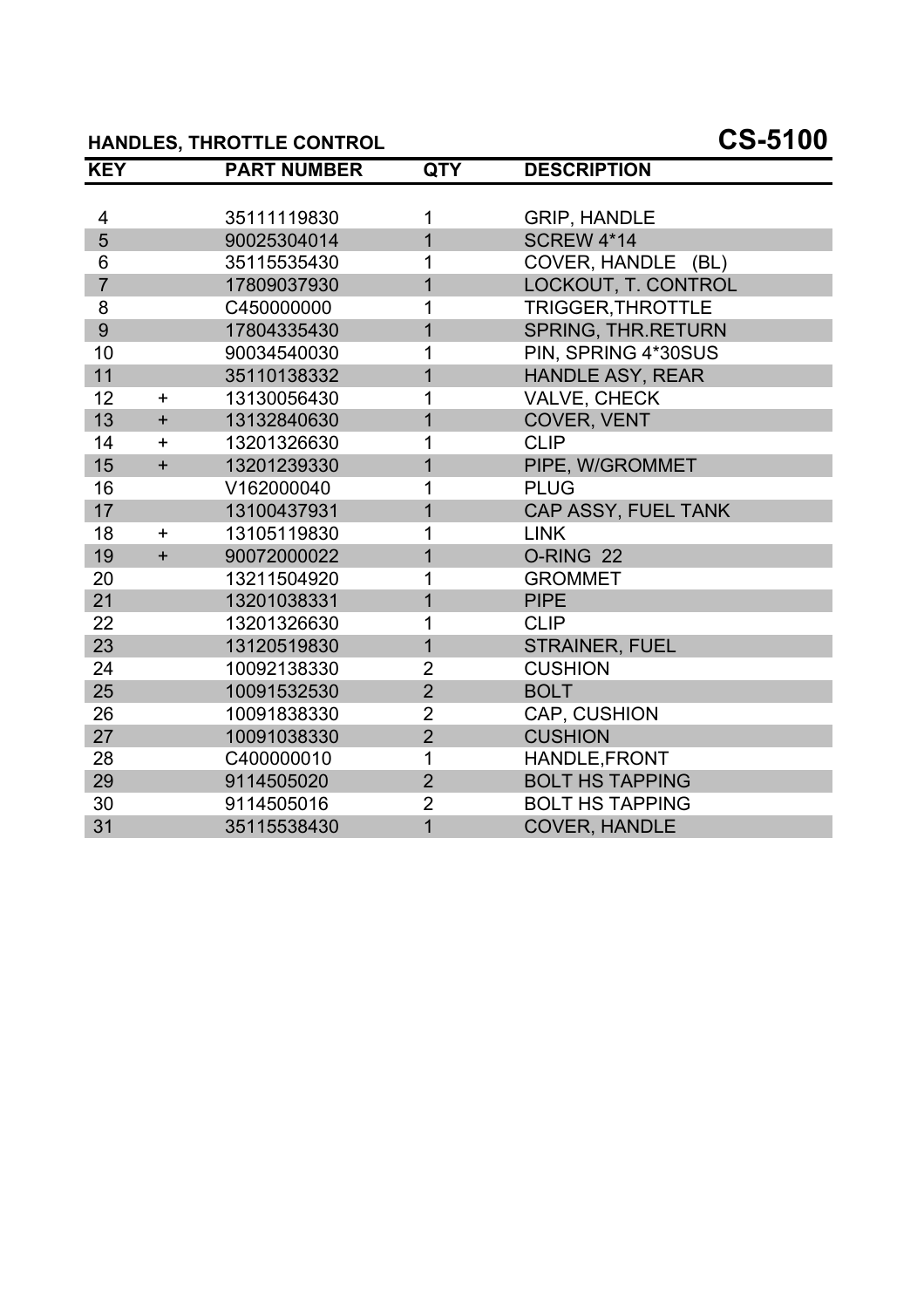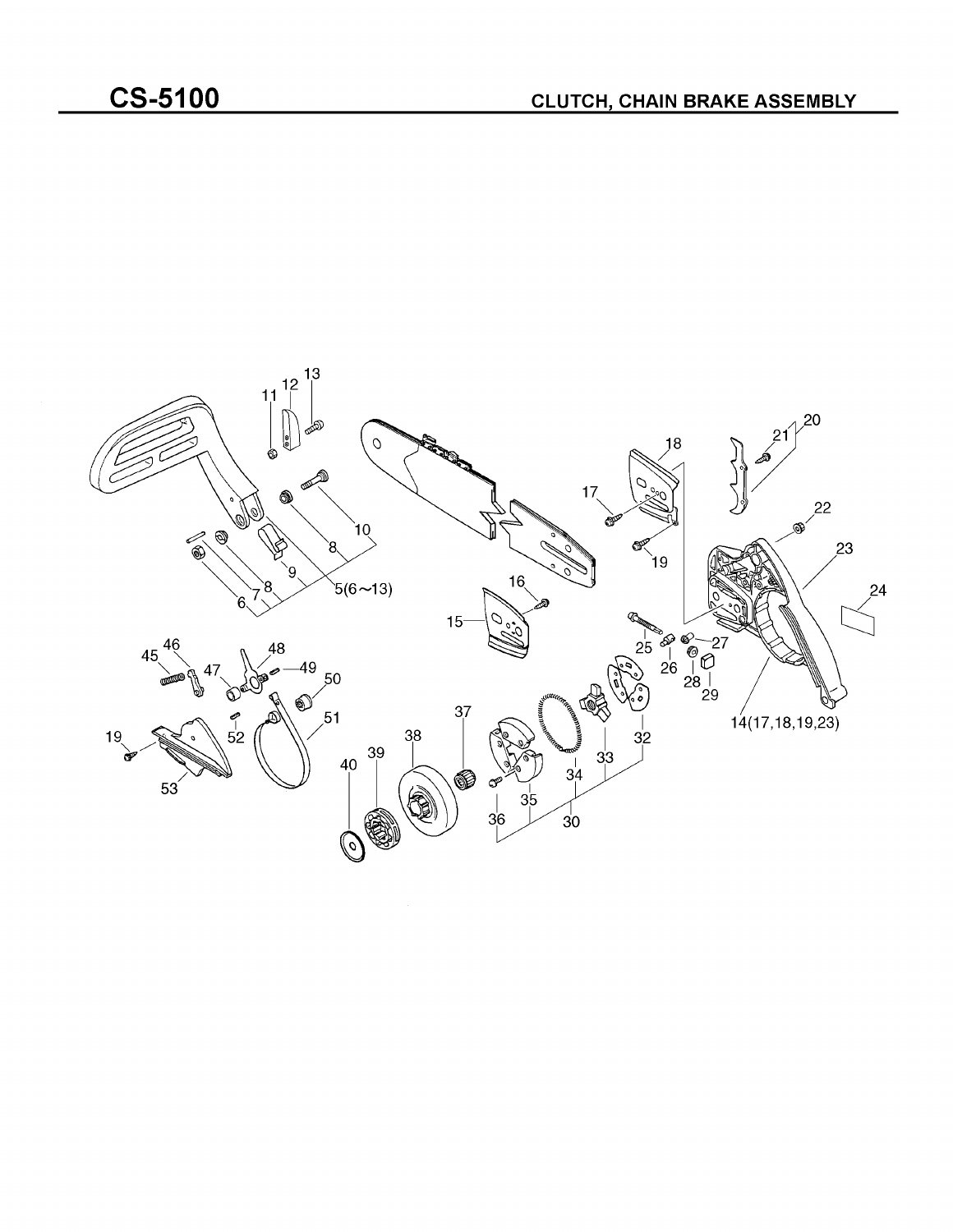# **CLUTCH, CHAIN BRAKE ASSEMBLY CS-5100**

| <b>KEY</b>     |                 | <b>PART NUMBER</b> | <b>QTY</b>     | <b>DESCRIPTION</b>           |
|----------------|-----------------|--------------------|----------------|------------------------------|
|                |                 |                    |                |                              |
|                |                 | 43310038933        | 1              | <b>BRAKE ASY, CHAIN</b>      |
| 5              | $+$             | 43320139331        | $\overline{1}$ | LEVER ASSY, BRAKE            |
| 6              | $++$            | 90056000005        | 1              | NUT, LOCK                    |
| $\overline{7}$ | $++$            | 90033030240        | $\mathbf 1$    | <b>PIN 3*24</b>              |
| 8              | $^{\mathrm{+}}$ | 43316739130        | $\overline{2}$ | <b>SPACER</b>                |
| 9              | $++$            | 43311438331        | $\overline{1}$ | <b>SPRING</b>                |
| 10             | $++$            | 9131805032         | 1              | <b>SCREW</b>                 |
| 11             | $++$            | 90050000004        | $\overline{2}$ | NUT <sub>4</sub>             |
| 12             | $++$            | 43317139330        | 1              | <b>WEIGHT, BRAKE</b>         |
| 13             | $++$            | 90023804018        | $\overline{2}$ | <b>SCREW 4*18</b>            |
| 14             | $+$             | P021001290         | 1              | <b>GUARD, SPROCKET SET</b>   |
| 17             | $++$            | 90022003006        | $\overline{1}$ | SCREW 3*6                    |
| 18             | $++$            | C305000001         | 1              | PLATE, SPROCKET GUARD        |
| 19             | $++$            | 90025304010        | $\overline{1}$ | <b>SCREW 4*10</b>            |
| 23             | $++$            | 43300538933        | 1              | <b>GUARD, SPROCKET</b>       |
| 15             |                 | 43301335431        | $\mathbf 1$    | PLATE, GUIDE (INNER)         |
| 16             |                 | 90022004006        | 1              | SCREW 4*6                    |
| 19             |                 | 90025304010        | $\overline{2}$ | <b>SCREW 4*10</b>            |
| 20             |                 | 88020038330        | 1              | <b>BUMPER, SPIKED KIT</b>    |
| 21             | $+$             | 90010505012        | $\overline{2}$ | BOLT, H.S. 5*12              |
| 22             |                 | 43301912330        | $\overline{2}$ | NUT, FLANGE 8                |
| 24             |                 | X502000000         | $\overline{1}$ | LABEL, ECHO                  |
| 25             |                 | V203000040         | 1              | BOLT <sub>,5</sub>           |
| 26             |                 | C309000030         | $\overline{1}$ | <b>TENSIONER, CHAIN</b>      |
| 27             |                 | V651000000         | 1              | <b>GEAR, BEVEL</b>           |
| 28             |                 | V651000010         | 1              | <b>GEAR, BEVEL</b>           |
| 29             |                 | V355000030         | 1              | COLLAR,8                     |
| 30             |                 | 17500037531        | $\overline{1}$ | <b>CLUTCH ASSY</b>           |
| 32             | $\pm$           | 17501919830        | 3              | PLATE, CLUTCH                |
| 33             | $\pm$           | 17501619830        | 1              | <b>HUB, CLUTCH</b>           |
| 34             | $\pm$           | 17501819830        | 1              | <b>SPRING, CLUTCH</b>        |
| 35             | $\ddot{}$       | 17500219830        | $\overline{1}$ | SHOE, CLUTCH                 |
| 36             | $\ddot{}$       | 90010504006        | 6              | <b>BOLT, H.S. 4*6</b>        |
| 37             |                 | V557000010         | 1              | <b>BEARING, NEEDLE 12</b>    |
| 38             |                 | A556000020         | 1              | DRUM, CLUTCH                 |
| 39             |                 | 17511412530        | 1              | <b>SPROCKET, RIM</b><br>.325 |
| 40             |                 | A551000000         | 1              | PLATE, CLUTCH                |
| 45             | $\ddot{}$       | 43312235430        | 1              | <b>SPRING, BRAKE</b>         |
| 46             | $\pm$           | 43320935430        | 1              | <b>STOPPER, BRAKE</b>        |
| 47             | $\ddot{}$       | 43311538330        | 1              | <b>WASHER</b><br>$5.2*12*14$ |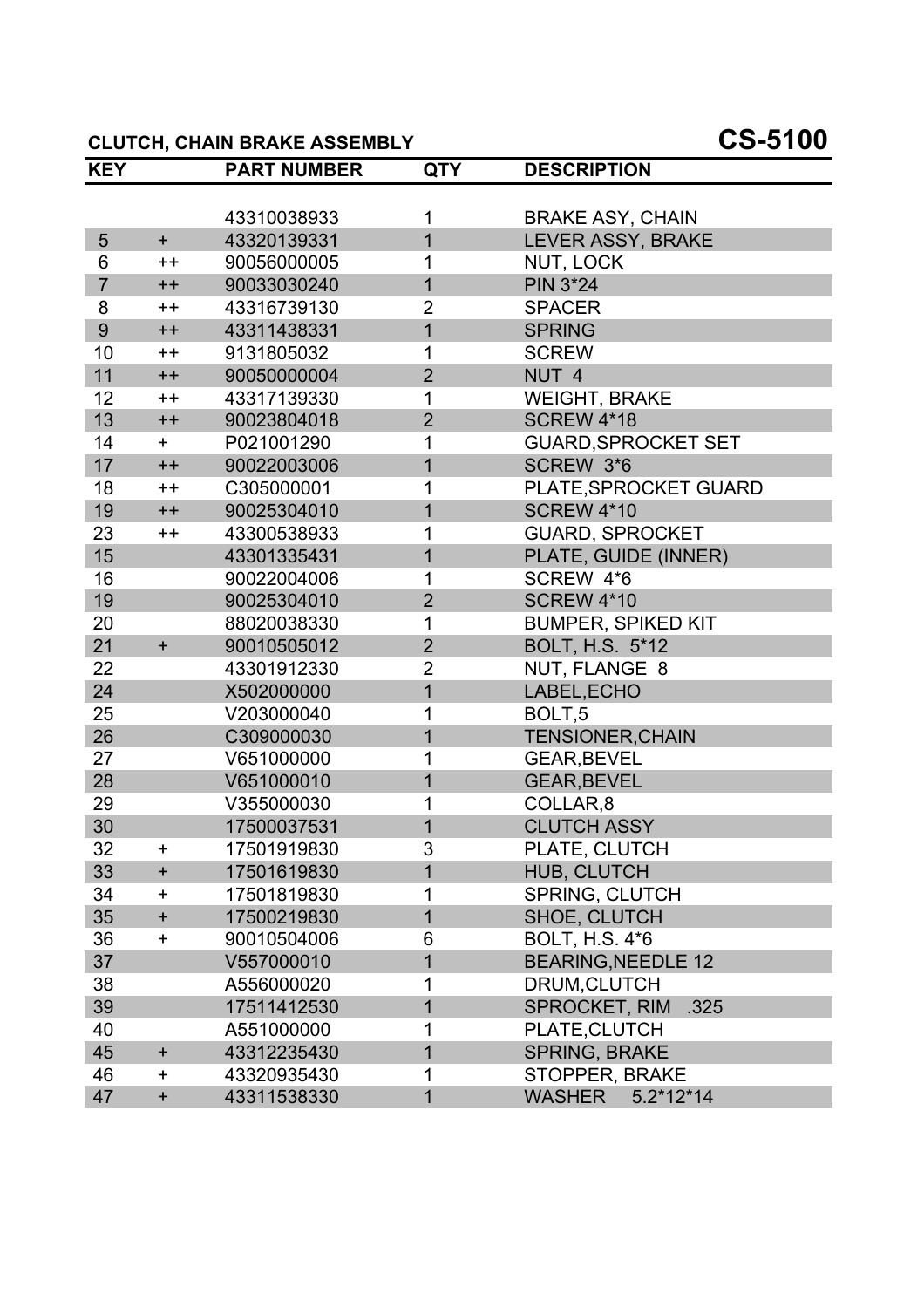# **CLUTCH, CHAIN BRAKE ASSEMBLY CS-5100**

| <b>KEY</b> |           | <b>PART NUMBER</b> | QTY | <b>DESCRIPTION</b>       |
|------------|-----------|--------------------|-----|--------------------------|
|            |           |                    |     |                          |
| 48         |           | 43320835431        |     | LEVER, BRAKE             |
| 49         |           | 90033040088        |     | <b>ROLLER</b><br>$4*8.8$ |
| 50         | $\ddot{}$ | 43314235430        |     | <b>ADJUSTER, BRAKE</b>   |
| 51         | $+$       | 43312335430        |     | <b>BAND, BRAKE</b>       |
| 52         | $\ddot{}$ | 90034225012        |     | PIN, SPRING 2.5*12       |
| 53         |           | 43331038330        |     | <b>COVER, BRAKE</b>      |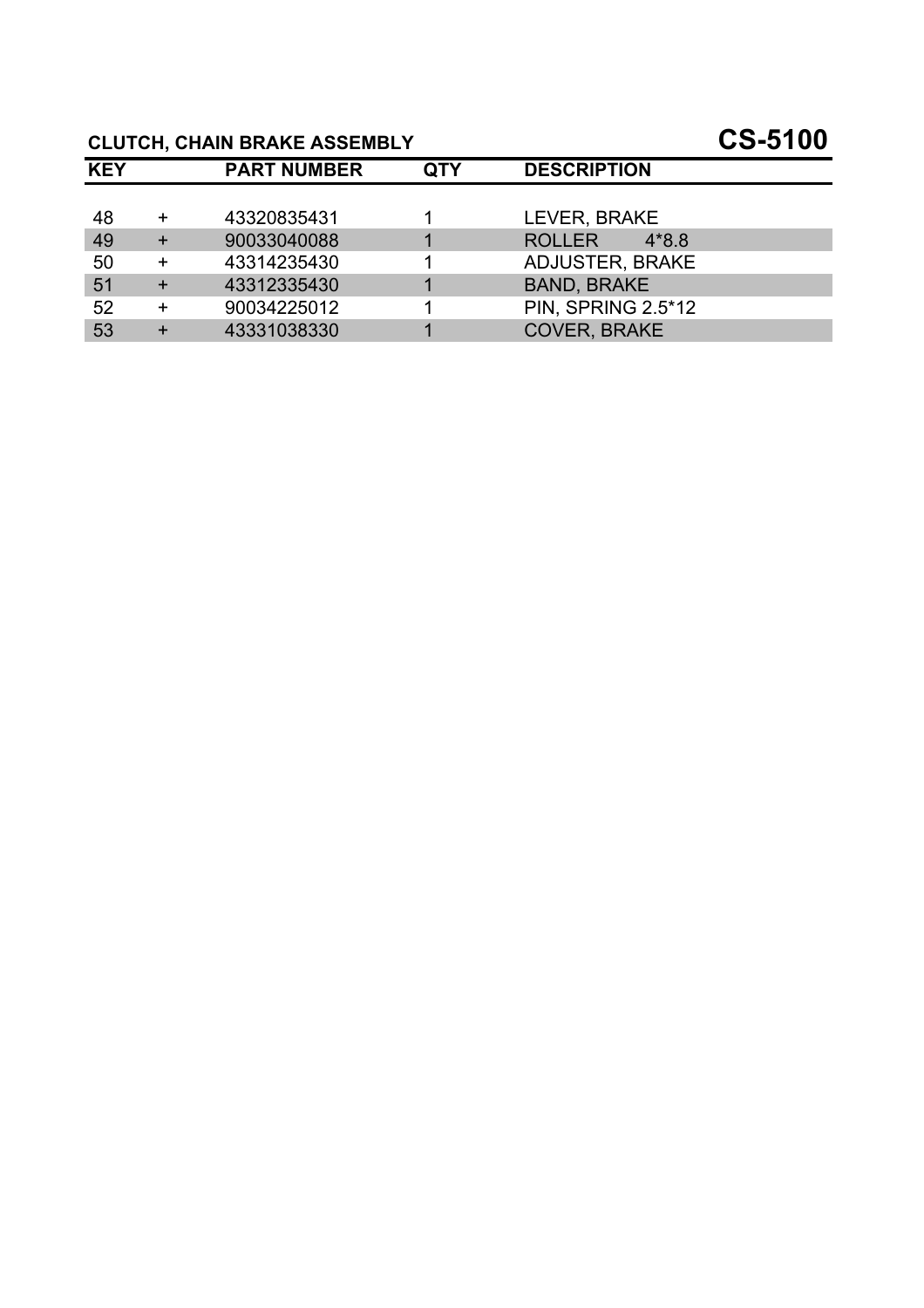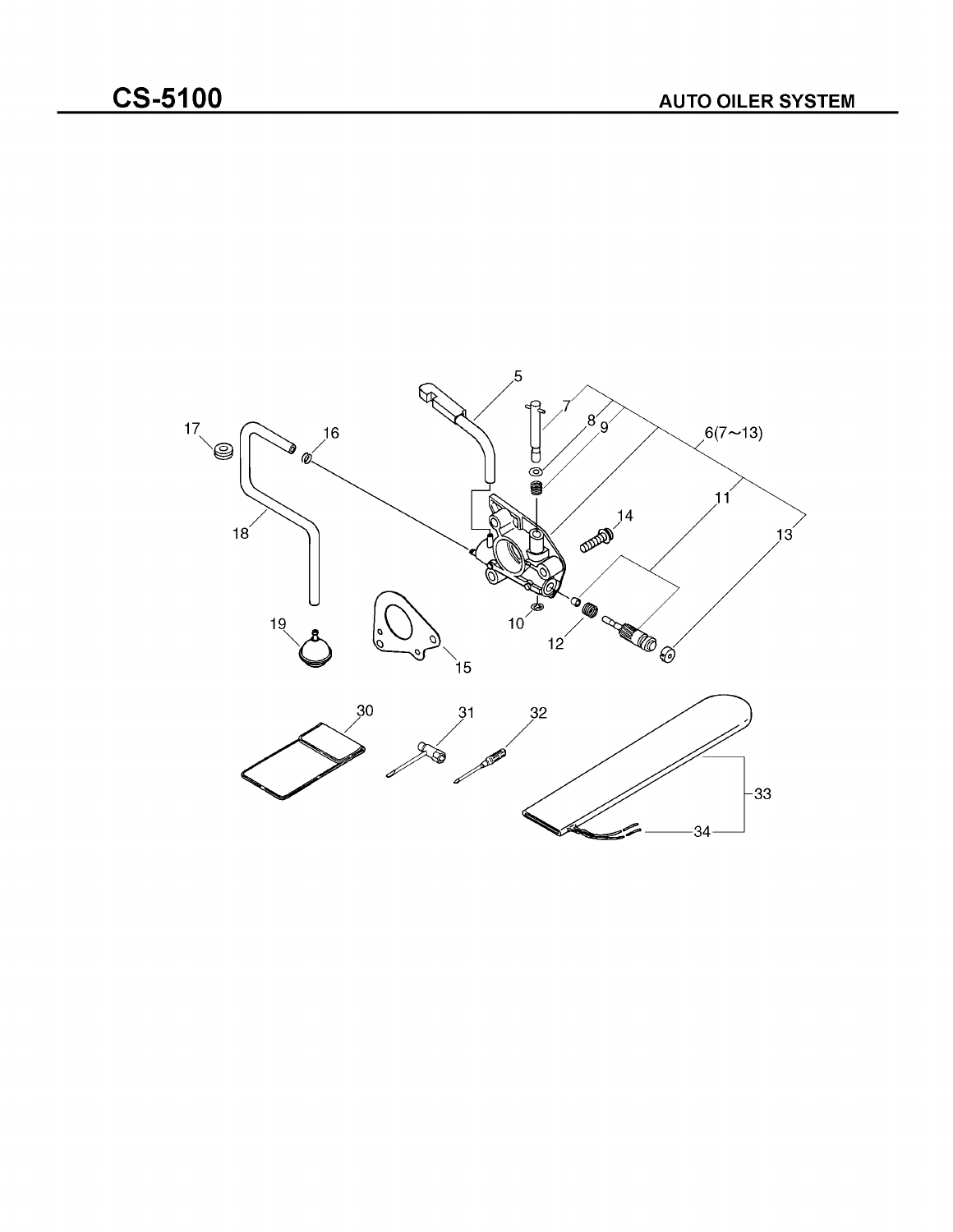#### **AUTO OILER SYSTEM CS-5100**

| <b>KEY</b>     |           | <b>PART NUMBER</b> | <b>QTY</b>     | <b>DESCRIPTION</b>         |
|----------------|-----------|--------------------|----------------|----------------------------|
|                |           |                    |                |                            |
| 5              |           | 43722938331        |                | <b>PIPE</b>                |
| $6\phantom{1}$ |           | 43700238330        |                | <b>AUTO-OILER ASSY</b>     |
| 7              | $\ddot{}$ | 43701638330        |                | <b>NEEDLE, ADJUST</b>      |
| 8              | $\ddot{}$ | 43702937330        |                | <b>WASHER</b>              |
| 9              | $\ddot{}$ | 43701537330        |                | <b>SPRING</b>              |
| 10             | $+$       | 12312715030        |                | <b>RING</b>                |
| 11             | $\ddot{}$ | 43702437330        |                | <b>PLUNGER</b>             |
| 12             | $\ddot{}$ | 43701938330        | 1              | <b>SPRING</b>              |
| 13             | $\ddot{}$ | 43706238330        | 1              | CAP, OIL PUMP              |
| 14             |           | 90022304016        | $\overline{2}$ | <b>SCREW</b>               |
| 15             |           | 17531038330        | 1              | PLATE, SEAL                |
| 16             |           | 13201326630        | 1              | <b>CLIP</b>                |
| 17             |           | 13211512330        |                | <b>GROMMET</b>             |
| 18             |           | 43721038330        |                | PIPE, FUEL                 |
| 19             |           | 43620514730        |                | <b>STRAINER, OIL</b>       |
| 30             |           | 89851039130        | 1              | <b>BAG, TOOL</b>           |
| 31             |           | 89541002830        |                | <b>WRENCH, W/S. DRIVER</b> |
| 32             |           | 89581100130        | 1              | DRIVER, SCREW 125          |
| 33             |           | 89854814531        |                | <b>SCABBARD, CHAIN</b>     |
| 34             | $\ddot{}$ | 89856814530        |                | <b>ROPE</b>                |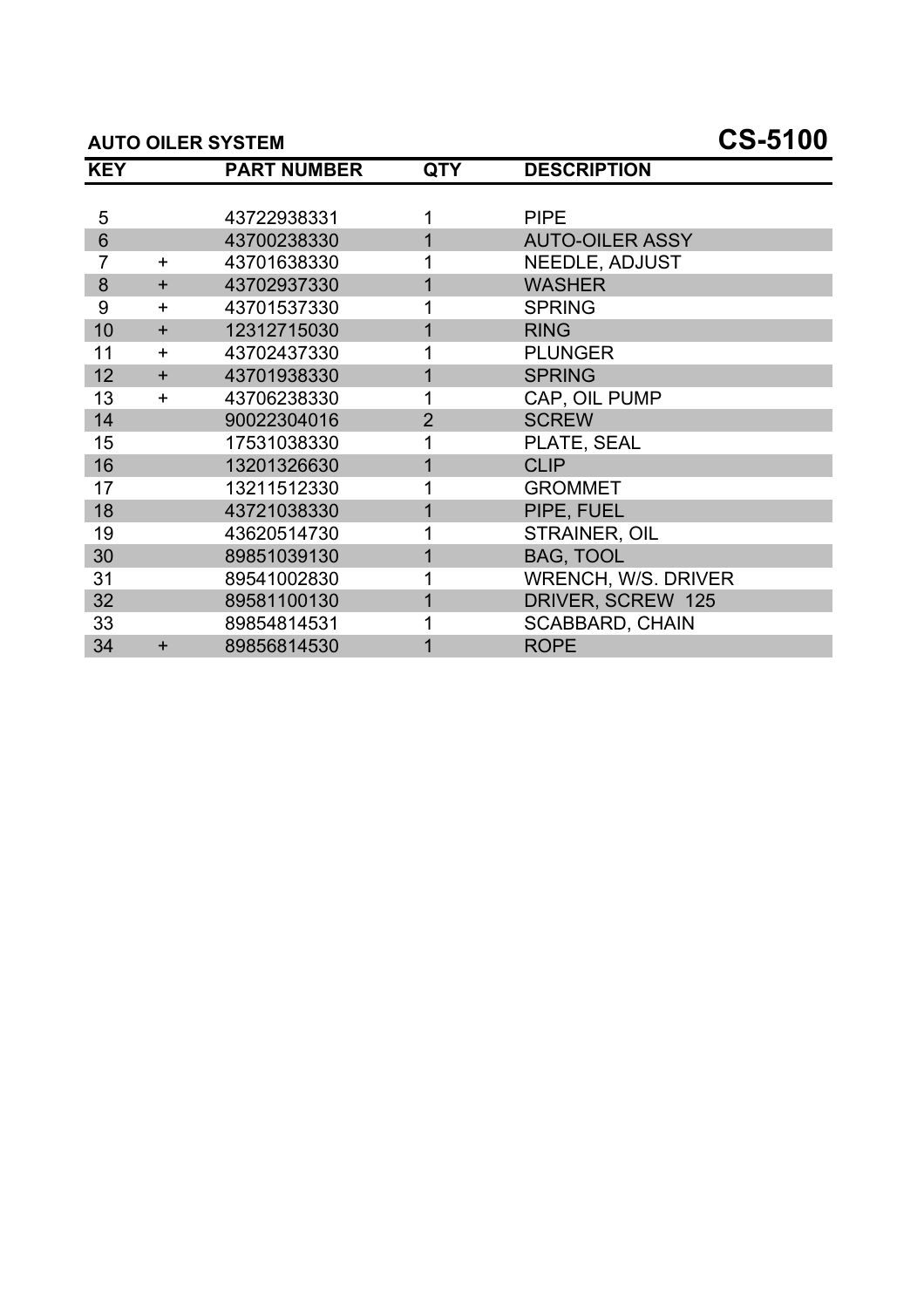